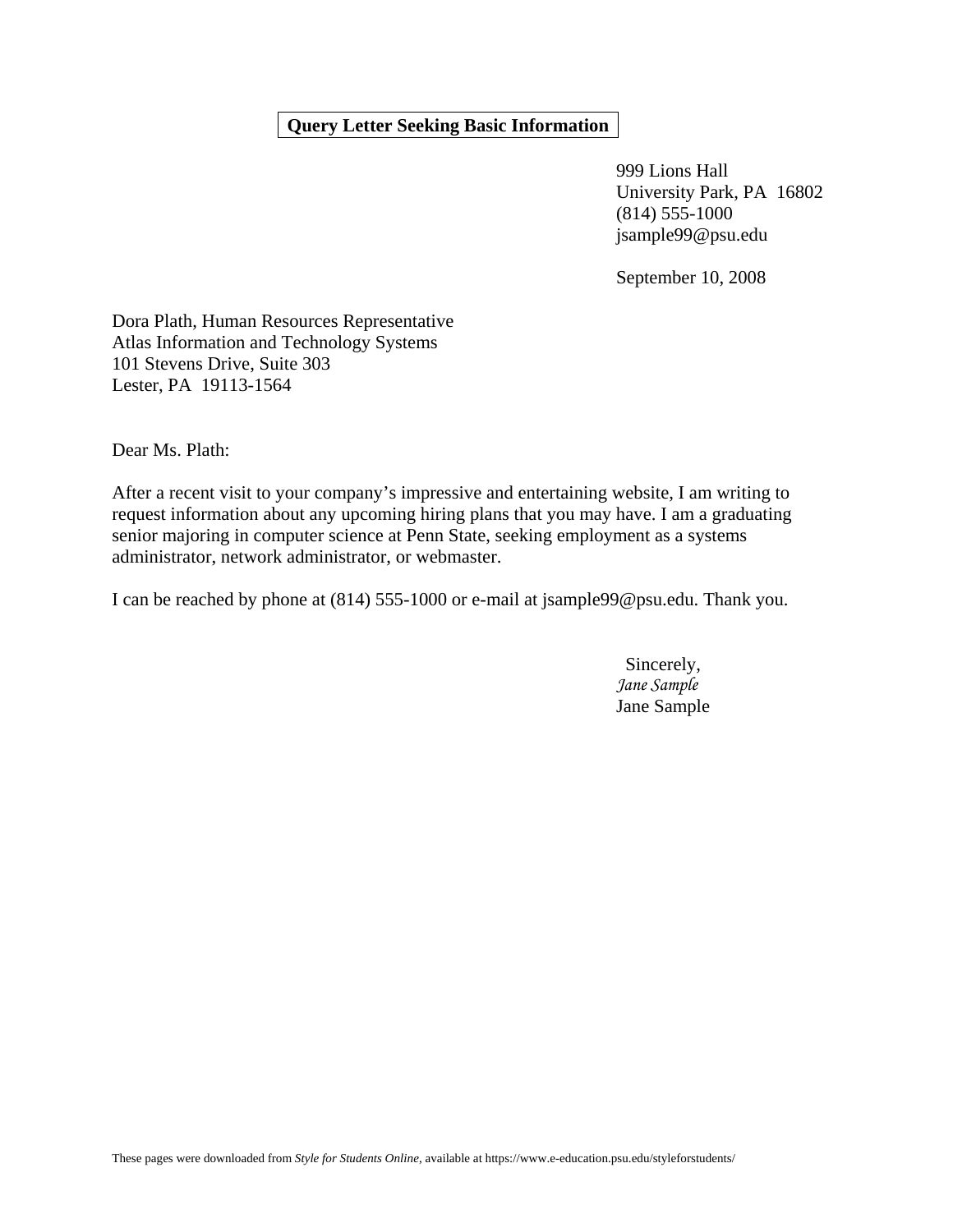## **Thank You Letter After an Interview**

 999 Lions Hall University Park, PA 16802 (814) 555-1000

November 11, 2008

William Peterson, Director of Development Atlas Information and Technology Systems 101 Stevens Drive, Suite 303 Lester, PA 19113-1564

Dear Mr. Peterson:

I am writing to thank you for our interview of November 6, as we discussed the position of Systems Administrator at AITS. It was obvious that you had a demanding schedule that day, and I appreciate your fitting me in so readily. During our walking tour, I was especially impressed with the way your facilities are designed to promote teamwork among the engineers, developers, programmers, administrators, and marketers.

As I trust our discussion made clear, I am especially enthusiastic about teaming with your two other systems administrators to enhance your own intranet capabilities, and in working with your developers on optimizing your new line of educational software. "Project Paradigm" holds a special interest for me, as my undergraduate minor is in Education.

I look forward to hearing from you about your hiring plans soon, and I thank you again for all your personal and gracious attention.

> Cordially, *Jane Sample*  Jane Sample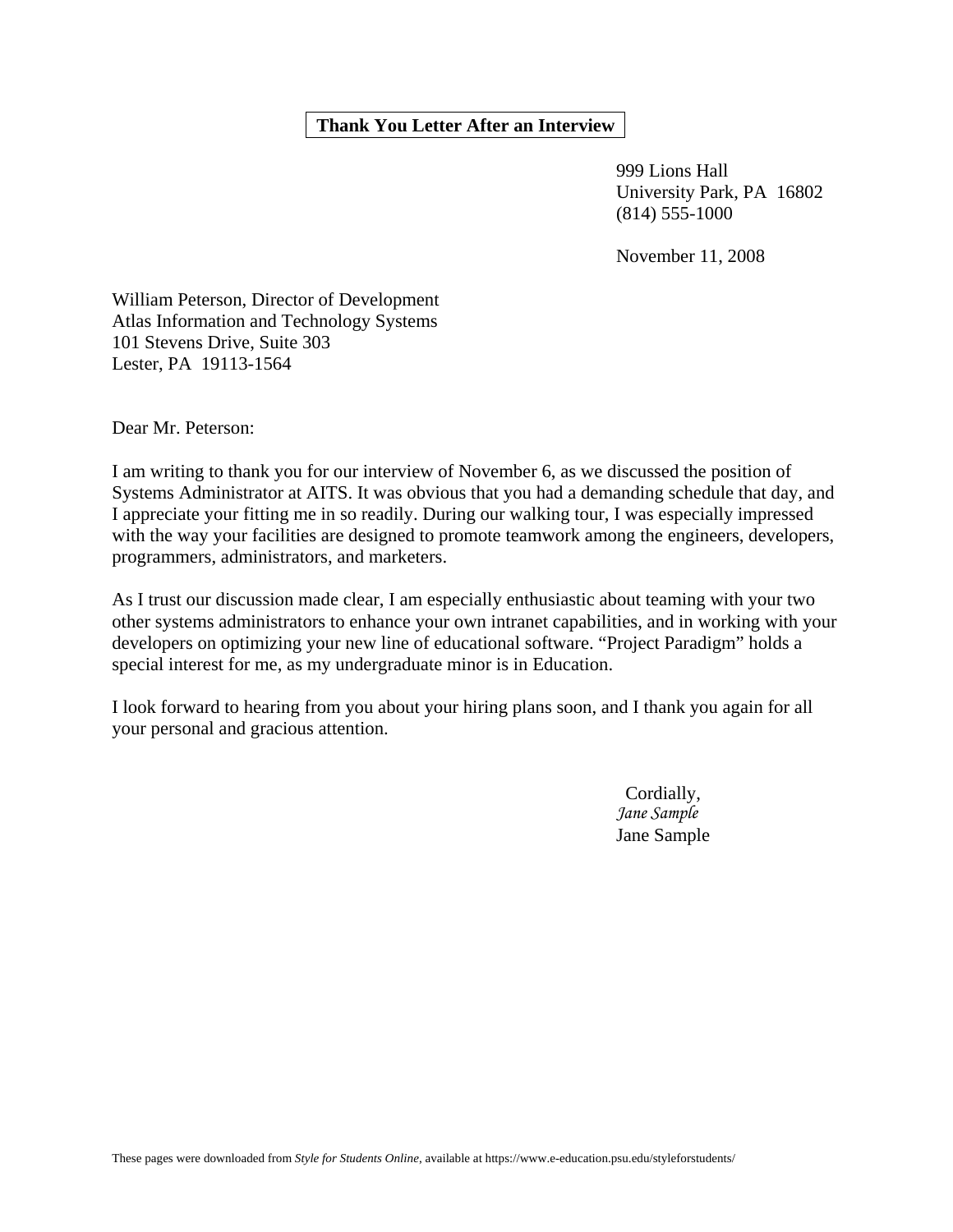# **Letter Acknowledging a Job Offer**

 999 Lions Hall University Park, PA 16802 (814) 555-1000 jsample99@psu.edu

December 8, 2008

William Peterson, Director of Development Atlas Information and Technology Systems 101 Stevens Drive, Suite 303 Lester, PA 19113-1564

Dear Mr. Peterson:

I am delighted to acknowledge your offer of a position as a Systems Administrator with AITS. With finals week looming large in my mind at the moment, it is a welcome pleasure to consider my possibilities beyond graduation. I am also pleased that you have given me until January 15 to make a decision, which will allow me to participate in the winter graduation ceremonies and discuss this opportunity with my family.

I will be in touch with you in January, and I wish you the best of holidays.

 Sincerely, *Jane Sample*  Jane Sample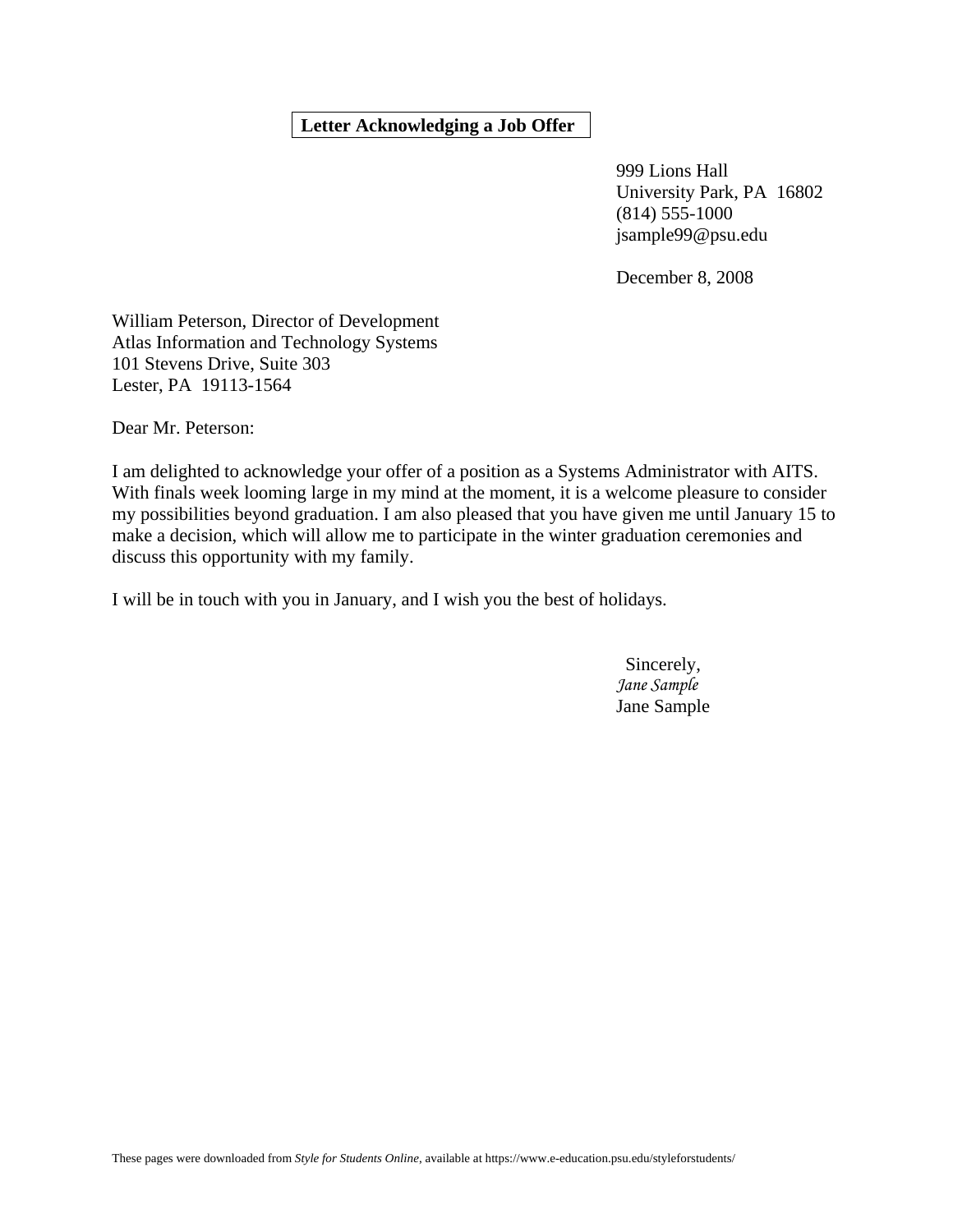# **Letter Accepting a Job Offer**

 999 Lions Hall University Park, PA 16802 (814) 555-1000 jsample99@psu.edu

January 10, 2009

William Peterson, Director of Development Atlas Information and Technology Systems 101 Stevens Drive, Suite 303 Lester, PA 19113-1564

Dear Mr. Peterson:

As we discussed this morning over the phone, it is my pleasure to accept a position as Systems Administrator with AITS, effective February 1, 2009, at a starting salary of \$52,000 per year. I warmly thank you for the confidence in me that your job offer reflects.

As you suggested, I am also delighted to accept your offer of two weeks of temporary housing while I locate an apartment.

I understand that a security/background check will be conducted over the next month, and that my hiring is contingent upon its successful completion. As you requested this morning, I have emailed you the names and phone numbers of three references for this background check.

Please contact me if you need any further information. I look forward to our working together with great excitement.

> Cordially, *Jane Sample*  Jane Sample